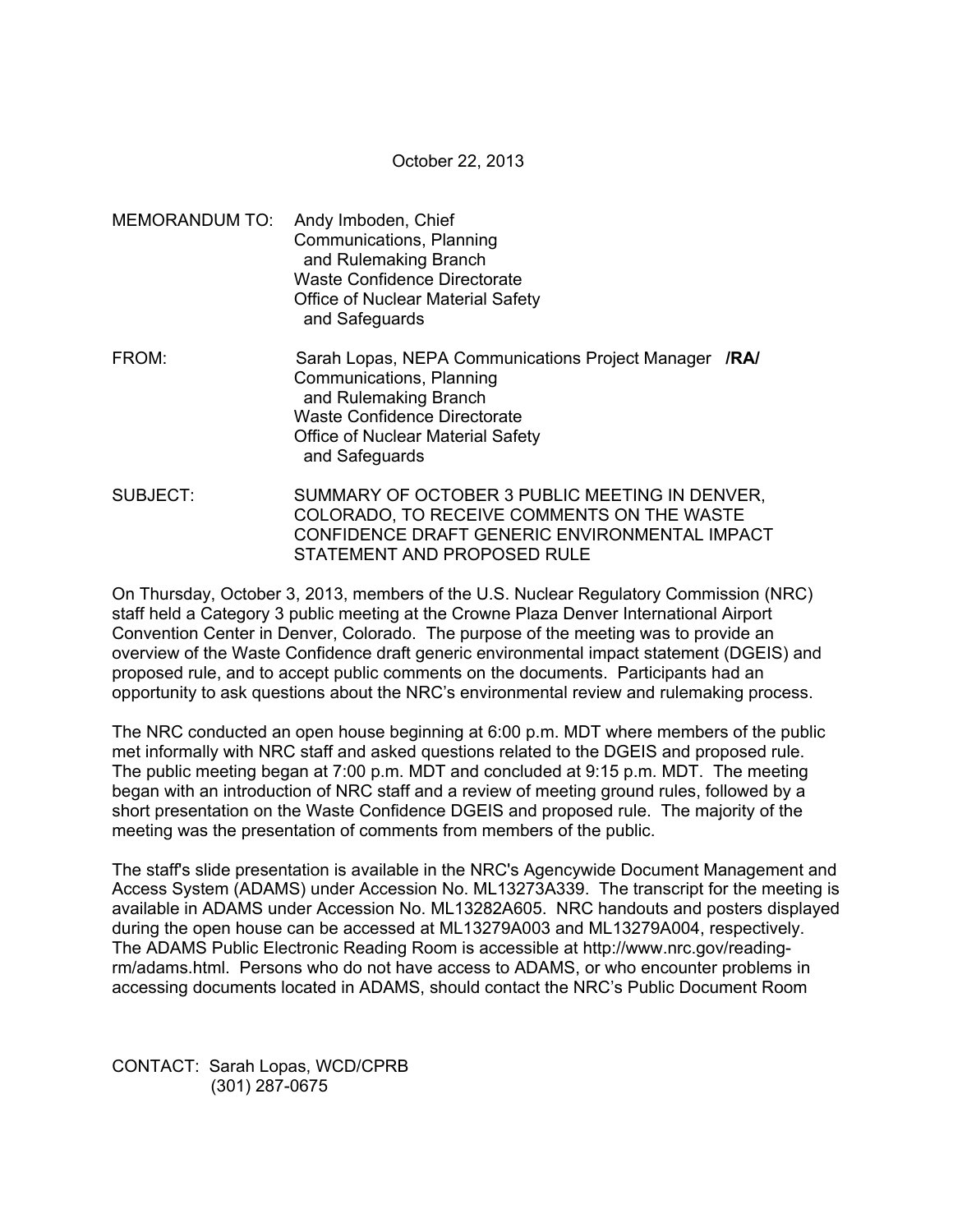reference staff at 1-800-397-4209, or via e-mail at pdr@nrc.gov. For convenience, web links to the staff's presentation materials and the meeting transcript are also available on the Waste Confidence Directorate's website at http://www.nrc.gov/waste/spent-fuel-storage/wcd/pubinvolve.html.

Approximately 57 people attended the meeting. Meeting participants included members of the public, representatives from Colorado and Nevada local governments, local trade unions, the Western Interstate Energy Board, students from the Colorado School of Mines, and members of industry and public advocacy groups. A list of meeting participants is included as Attachment 1.

Questions asked following the staff's presentation included whether the GEIS and rule needed to be approved by the D.C. Circuit Court of Appeals; whether the meeting was being videotaped; and how the government shutdown would impact the remaining Waste Confidence public meetings. Topics and concerns raised during the public comment portion of the meeting included: the NRC's assumptions regarding the timing of repository availability; support for continuing the NRC's current halt on licensing and relicensing; support for phasing out nuclear power and replacing that generation with renewable energy and energy efficiency; general opposition to nuclear power; support for expedited transfer of spent fuel from fuel pools to hardened onsite storage (HOSS); opposition to the term "Waste Confidence"; concerns about accidents similar to Fukushima; general concerns about the safety of storing spent nuclear fuel; critique of the NRC's transportation analysis in the DGEIS; support for a permanent geologic repository; successful foreign experience with deep geologic repositories; cumulative impacts of the entire nuclear cycle, including impacts from uranium mining; the financial cost of nuclear power; critique of the NRC's analysis of risks from terrorism and spent fuel pool fires; and support for the timely completion of the Waste Confidence rulemaking.

Enclosure: Meeting Attendees List

cc: See next page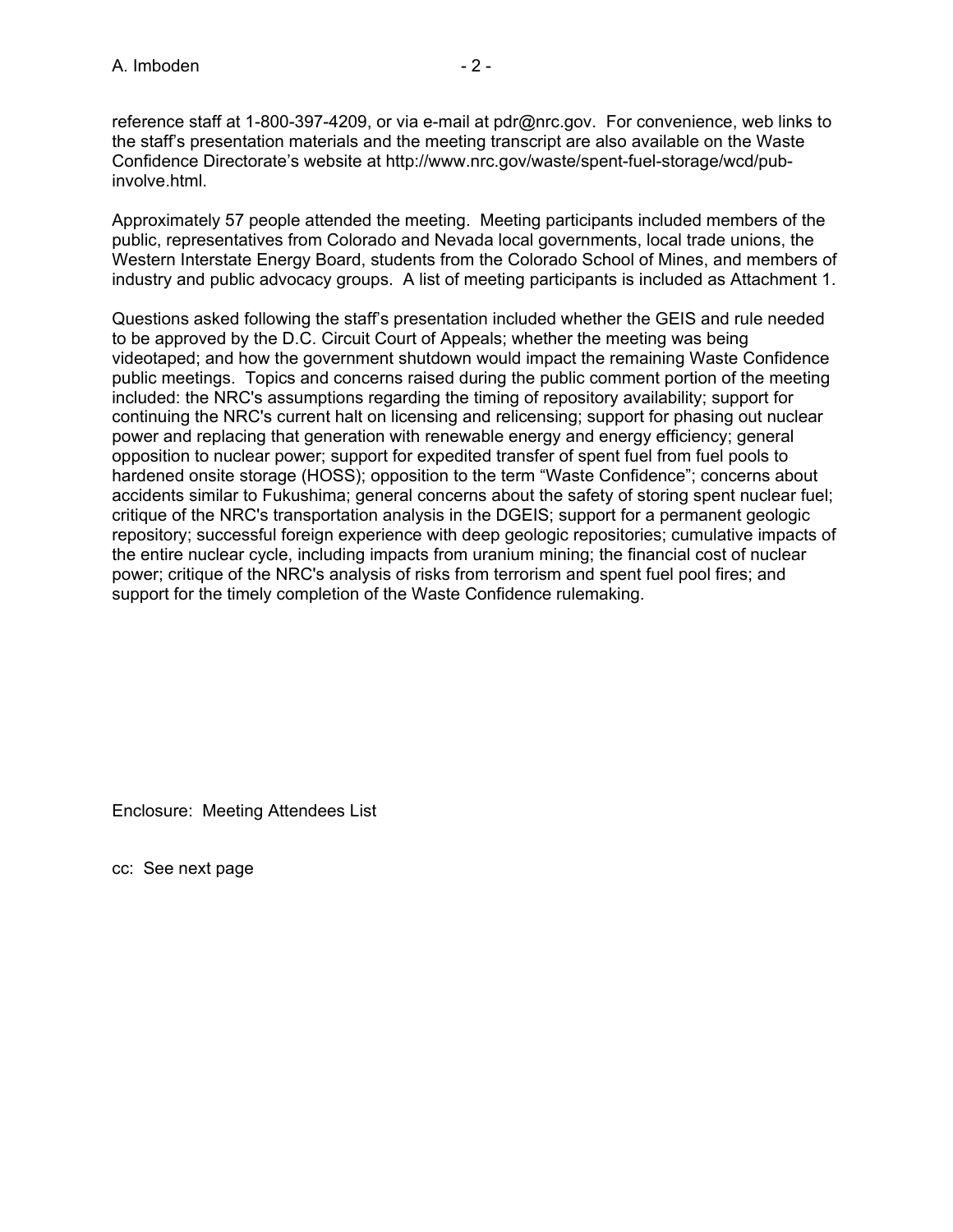reference staff at 1-800-397-4209, or via e-mail at pdr@nrc.gov. For convenience, web links to the staff's presentation materials and the meeting transcript are also available on the Waste Confidence Directorate's website at http://www.nrc.gov/waste/spent-fuel-storage/wcd/pubinvolve.html.

Approximately 57 people attended the meeting. Meeting participants included members of the public, representatives from Colorado and Nevada local governments, local trade unions, the Western Interstate Energy Board, students from the Colorado School of Mines, and members of industry and public advocacy groups. A list of meeting participants is included as Attachment 1.

Questions asked following the staff's presentation included whether the GEIS and rule needed to be approved by the D.C. Circuit Court of Appeals; whether the meeting was being videotaped; and how the government shutdown would impact the remaining Waste Confidence public meetings. Topics and concerns discussed during the public comment portion of the meeting included: the NRC's assumptions regarding the timing of repository availability; support for continuing the NRC's current halt on licensing and relicensing; support for phasing out nuclear power and replacing that generation with renewable energy and energy efficiency; general opposition to nuclear power; support for expedited transfer of spent fuel from fuel pools to hardened onsite storage (HOSS); opposition to the term "Waste Confidence"; concerns about accidents similar to Fukushima; general concerns about the safety of storing spent nuclear fuel; critique of the NRC's transportation analysis in the DGEIS; support for a permanent geologic repository; successful foreign experience with deep geologic repositories; cumulative impacts of the entire nuclear cycle, including impacts from uranium mining; the financial cost of nuclear power; critique of the NRC's analysis of risks from terrorism and spent fuel pool fires; and support for the timely completion of the Waste Confidence rulemaking.

Enclosure: Meeting Attendees List

DISTRIBUTION: PUBLIC NMSS\_WCD\_Distribution TCampbell (OGC) LLondon (OGC) Miriam Juckett (mjuckett@swri.org)

## ADAMS Accession No.: **ML13295A427**

| <b>OFFICE</b> | <b>PM: NMSS/WCD/CPRB</b> | OGC                         | <b>BC: NMSS/WCD/CPRB</b> |
|---------------|--------------------------|-----------------------------|--------------------------|
| <b>NAME</b>   | <b>SLopas</b>            | $L$ London <sup>(NLO)</sup> | MHorn for Almboden       |
| <b>DATE</b>   | 10/17/13                 | 10/21/13                    | 10/21/13                 |

## **OFFICIAL RECORD COPY**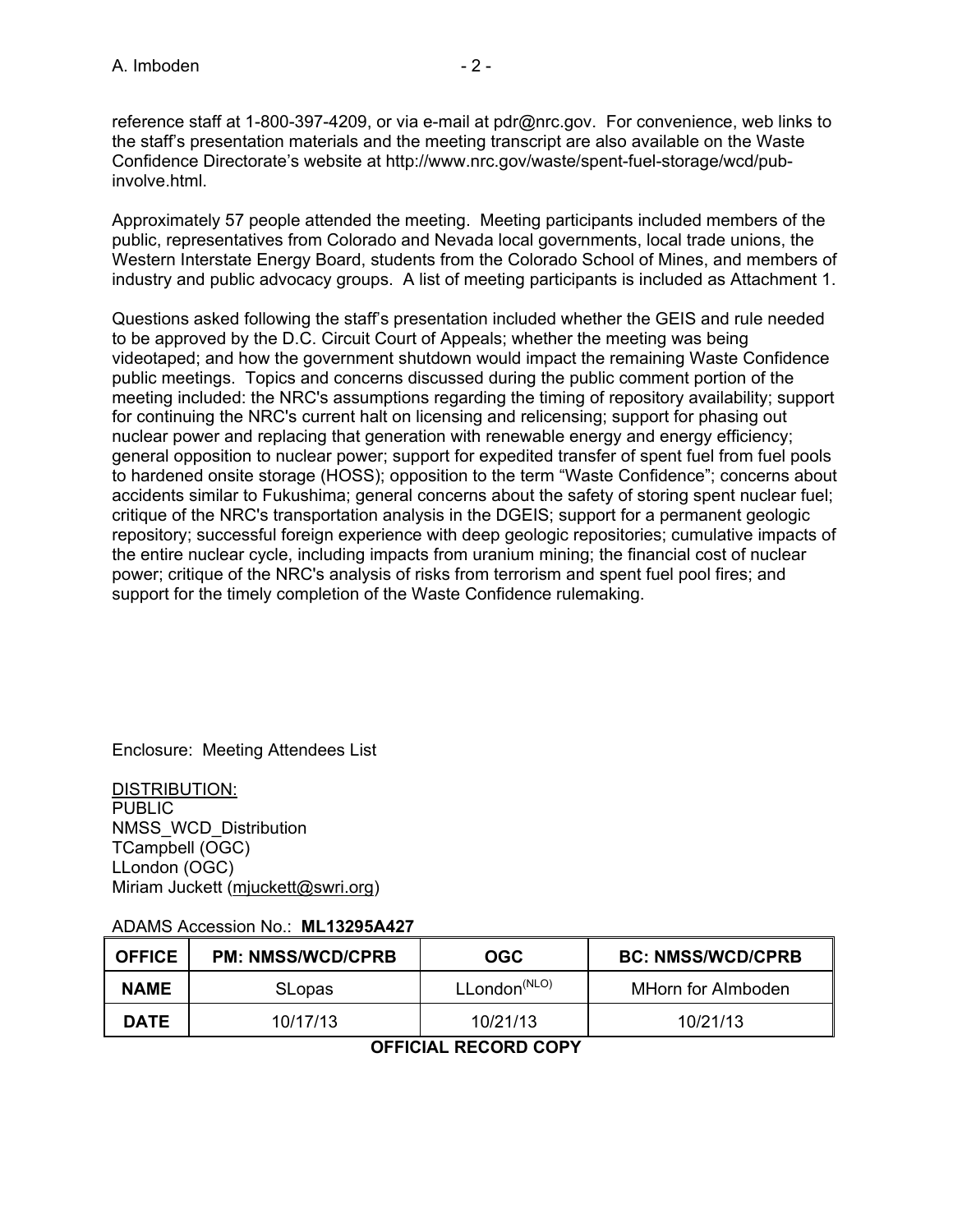## **List of Attendees Public Meeting to Receive Comments on the Waste Confidence DGEIS and Proposed Rule Denver, CO - October 3, 2013 - 7:00 – 9:15 PM MDT**

|                | <b>First Name</b> | <b>Last Name</b>  | Organization                                   |
|----------------|-------------------|-------------------|------------------------------------------------|
| 1              | Dave              | Adams             | <b>SENES Consultants</b>                       |
| $\overline{2}$ | <b>Rick</b>       | Allen             | <b>United Association</b>                      |
| 3              | Ghadeer           | Alquadeeri        | <b>Colorado School of Mines</b>                |
| 4              | Richard           | Andrews           | Self                                           |
| 5              | Carl              | Andrews           | Pipefitters Local 208                          |
| 6              | Michael           | Apted             | <b>INTERA</b> Incorporated                     |
| $\overline{7}$ | Tammera           | <b>Baker</b>      | Arizona Public Service                         |
| 8              | Daniel            | <b>Baker</b>      | <b>Colorado School of Mines</b>                |
| 9              | <b>Bill</b>       | <b>Bartlett</b>   | Green Party of Colorado                        |
| 10             | <b>Russell</b>    | Benson            | <b>Colorado School of Mines</b>                |
| 11             | Jason             | <b>Brookman</b>   | <b>Colorado School of Mines</b>                |
| 12             | Thomas            | Cannon            | Arizona Public Service                         |
| 13             | Ryan              | Collette          | <b>Colorado School of Mines</b>                |
| 14             | Jeff              | Cotton            | Pipefitters Local 208                          |
| 15             | Rebecca           | English           | Sierra Club and CO Renewable Energy Society    |
| 16             | Daryl             | <b>Estes</b>      | Pipefitters Local 208                          |
| 17             | Savannah          | Fitzwater         | <b>Colorado School of Mines</b>                |
| 18             | Chris             | Frankland         | ConverDyn Corp.                                |
| 19             | Peter             | Glass             | Xcel Energy, Inc.                              |
| 20             | Michael           | Green             | Arizona Public Service                         |
| 21             | <b>Bern</b>       | Haggerty          | <b>Private Citizen</b>                         |
| 22             | Jay C.            | Hornel            | Rocky Mountain Peace & Justice Center          |
| 23             | Janet             | Johnson           | <b>Grand Valley Peace &amp; Justice</b>        |
| 24             | <b>Bob</b>        | Kinsey            | CO Coalition for the Prevention of Nuclear War |
| 25             | Phil              | Klevorik          | Clark County, NV                               |
| 26             | Jim               | Kumar             | Pipefitters Local 208                          |
| 27             | Darrell           | Liles             | <b>SENES Consultants</b>                       |
| 28             | Shawn             | Martini           | <b>Consumer Energy Alliance</b>                |
| 29             | Richard           | <b>McAllister</b> | Western Interstate Energy Board                |
| 30             | James             | McDonald          | Pipefitters Local 208                          |
| 31             | Kandice           | McKeon            | CO Building & Construction Trades Council      |
| 32             | Mark              | <b>Miller</b>     | Pipefitters Local 208                          |
| 33             | Timothy           | Moore             | <b>Colorado School of Mines</b>                |
| 34             | Rachel            | Morneau           | <b>Colorado School of Mines</b>                |
| 35             | Alisa             | Navrkal           | 350 Colorado                                   |
| 36             | Jim               | Neubecker         | Pipefitters Local 208                          |
| 37             | <b>Brooke</b>     | Oleen             | National Conference of State Legislatures      |
| 38             | Jennifer          | Opela             | <b>Colorado School of Mines</b>                |